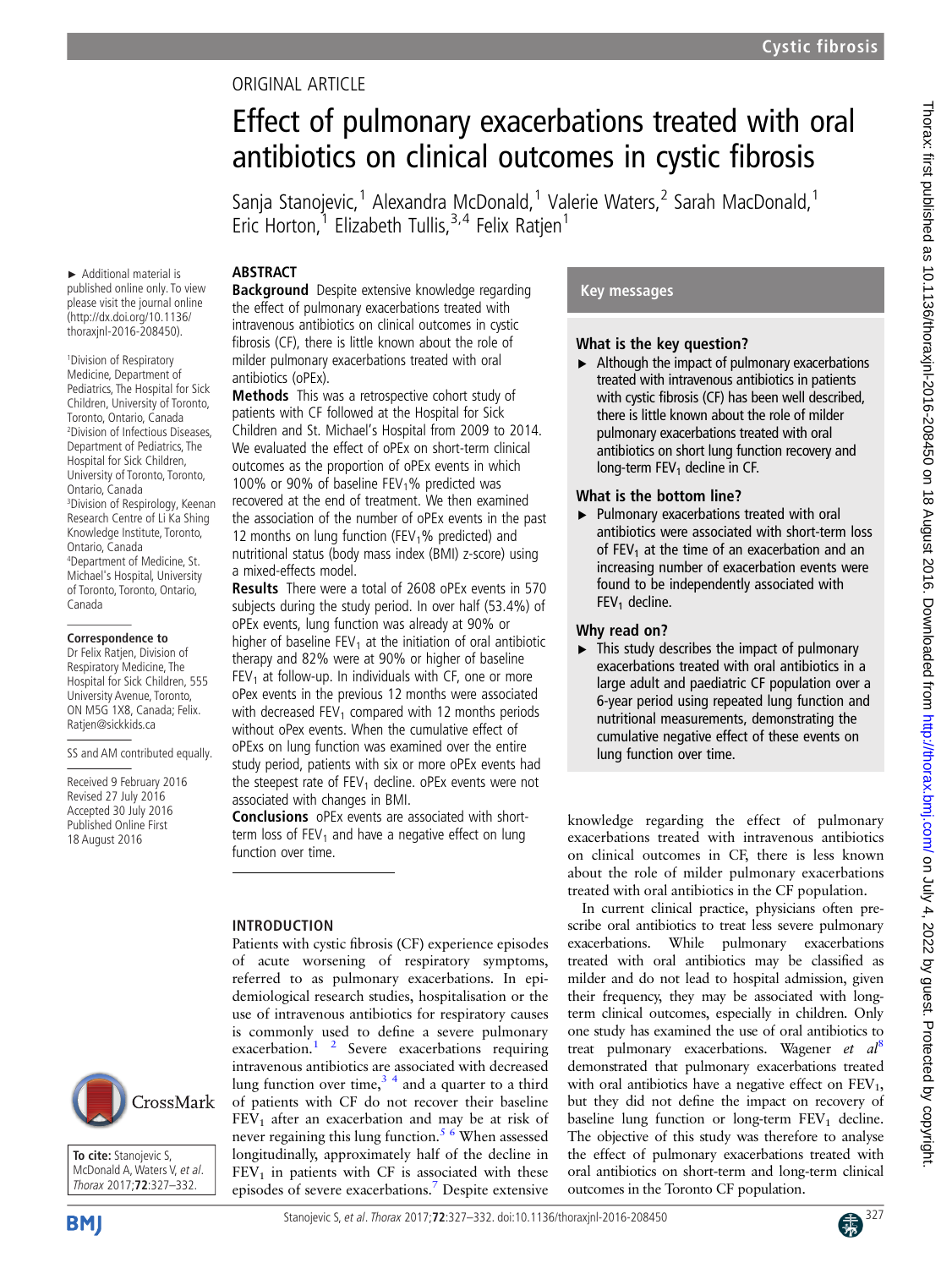#### <span id="page-1-0"></span>METHODS

#### Study design and data collection

This was a retrospective cohort study of individuals with CF followed at the Hospital for Sick Children and St. Michael's Hospital (Toronto, Ontario, Canada) from 2009 to 2014. Data for this study were extracted from the Toronto CF Database housed at the Hospital for Sick Children. This encounter-based database prospectively collects information from all paediatric and adult CF subjects from every visit including sputum micro-biology, medications and pulmonary function testing.<sup>[9](#page-5-0)</sup> Subjects are included in this database if they have a confirmed diagnosis of CF based on (1) the presence of clinical features consistent with CF or (2) a positive family history for CF and either two documented sweat chloride values >60 mEq/L measured by quantitative pilocarpine iontophoresis test, genetic testing showing two CF-causing mutations or a nasal potential differ-ence consistent with CF.<sup>[10](#page-5-0)</sup> Specific information on antibiotic treatment and indication for their use was obtained through a systematic review of medical records at the Hospital for Sick Children and St. Michael's Hospital by two of the study investigators (SM and EH). Antibiotics prescribed over the phone to patients who are not seen in clinic were captured in this dataset in the form of written notes included in the medical chart. If there was mention of an antibiotic course prescribed by a primary care physician in the clinic letter, this information was also included in the dataset. This study was approved by the Research Ethics Board at the Hospital for Sick Children (REB# 1000013759) and St. Michael's Hospital (REB# 09-087c).

#### Study definitions

A pulmonary exacerbation was defined as a clinical event treated with antibiotics for a respiratory cause.<sup>[11](#page-5-0)</sup> For each event, patients received either oral antibiotic treatment for a pulmonary exacerbation (oPEx) or intravenous antibiotic treatment for a pulmonary exacerbation (iPEx) based on physician assessment. During a single exacerbation, patients may have been treated with both oral and intravenous antibiotics; these events were classified as iPExs. Patients may have also experienced multiple exacerbations during the study period. The median time between consecutive exacerbations treated with oral antibiotics was 150 days (IQR 63–324 days), <5% of all events had fewer than 10 days between oral antibiotic treatments. Similarly, the median time between consecutive events treated with oral and intravenous antibiotics was 56 days (IQR 21–184 days), <5% of events had fewer than 4 days between treatments. Therefore, events separated by more than 1 day were classified as separate exacerbations. All analyses were also repeated with distinct events separated by 14 days. Events treated with inhaled antibiotics were not classified as pulmonary exacerbations as it is not standard practice to treat exacerbations with inhaled antibiotics alone at the Hospital for Sick Children or St. Michael's Hospital. Episodes treated with antifungal or antimycobacterial drugs were not included in the study.

The following exclusion criteria were applied for the pulmonary exacerbation events identified from 2009 to 2014 in the Toronto CF Database (figure 1): (1) active allergic bronchopulmonary aspergillosis (ABPA) as defined by the use of steroids for the treatment of ABPA as recorded in the clinicians' notes, $12$  (2) events treated with >180 days of antibiotics (representing chronic antibiotic therapy), (3) antibiotic treatment duration <7 days or (4) antibiotic treatment duration >28 days (7–28 days represented 80% of oral antibiotic treatment courses (see online supplementary figure S1)), (5) any events after lung

transplantation and  $(6)$  <2 pulmonary function tests (PFTs) during the study period.

The effect of oPEX events was measured on two main outcomes:  $FEV_1$  and body mass index (BMI).  $FEV_1$  values were adjusted for sex, age, height and ethnicity using Global Lung Function Initiative reference equations and standardised as per cent predicted values.<sup>[13](#page-5-0)</sup> BMI Z-scores were calculated according to sex and age using Centers for Disease Control and Prevention (CDC) Growth Charts.<sup>[14](#page-5-0)</sup> For patients older than 19 years, BMI Z-scores were calculated by extrapolating from the growth charts at age 19.

#### Statistical analyses

Initial response to antibiotic treatment

To evaluate the effect of oPEx events on short-term clinical outcomes, we determined the proportion of oPEx events in which 100% or 90% of per cent predicted  $FEV_1$  ( $FEV_1$ %) at baseline was recovered at the end of oral antibiotic treatment.<sup>[12](#page-5-0)</sup> CIs were



Figure 1 CONSORT diagram showing selection of study population from Toronto CF Database for pulmonary exacerbations treated with antibiotics (oPEx or iPEx) during the study period from 2009 to 2014. ABPA, allergic bronchopulmonary aspergillosis; Abs, antibiotics; CF, cystic fibrosis; iPEx, pulmonary exacerbations treated with intravenous antibiotics; oPEx, pulmonary exacerbations treated with oral antibiotics; PFT, pulmonary function test; n, number of pulmonary exacerbations; N, number of subjects.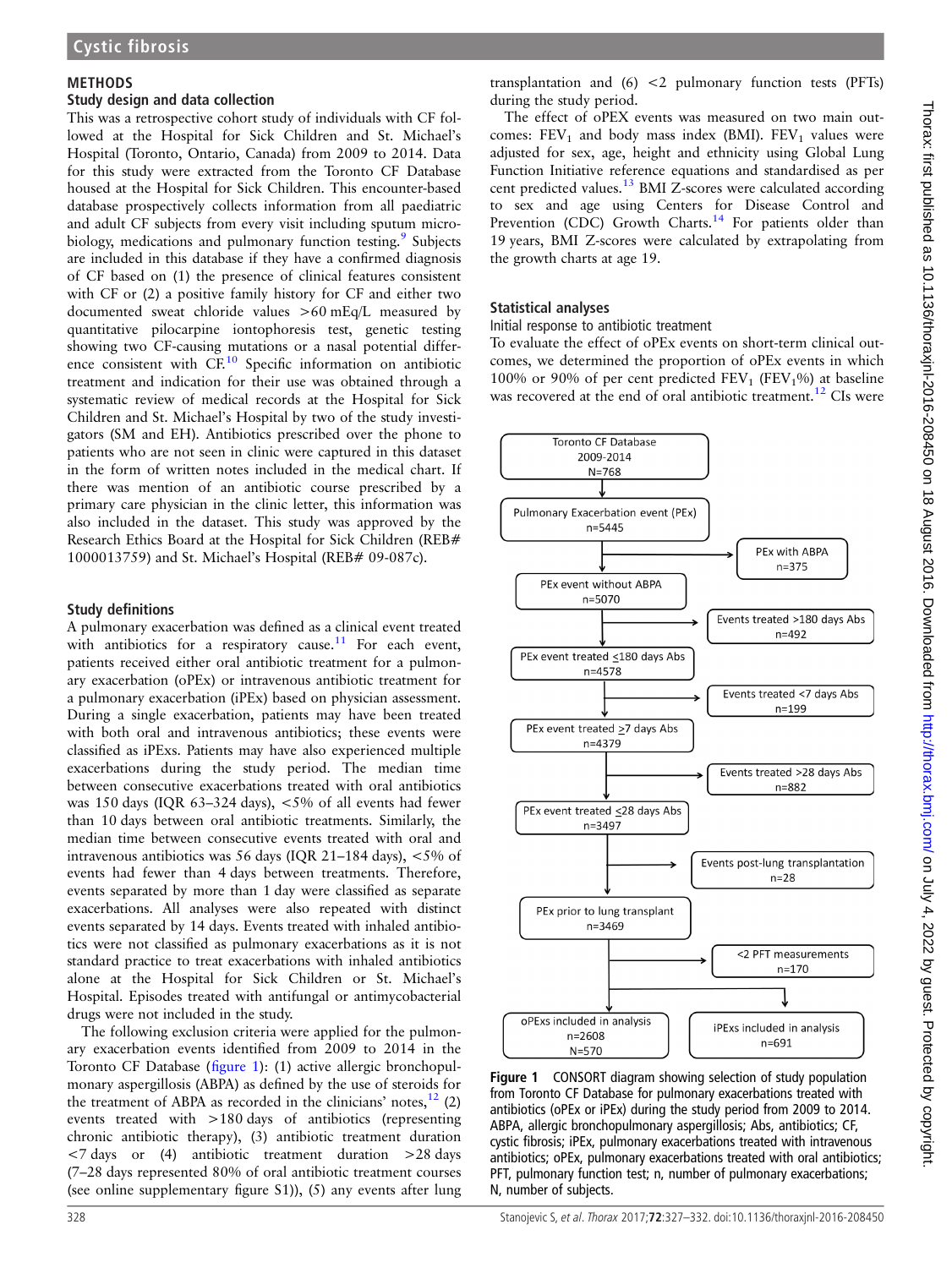estimated from a mixed-effects model to account for the repeated events in a single patient.

Both outcomes (FEV<sub>1</sub>% predicted or BMI Z-score) were analysed at baseline, start of oPEx treatment (day 0), end of oPEx treatment and follow-up. Baseline was defined as the best value  $(FEV<sub>1</sub>%$  predicted or BMI Z-score) in the 6 months prior to the exacerbation, $\frac{5}{5}$  $\frac{5}{5}$  $\frac{5}{5}$  where the values were restricted to stable visits (ie, did not overlap with treatment with either oral or intravenous antibiotics). Day 0 was defined as the measurement closest to start of treatment, within a window of  $\pm 4$  days from start of treatment. End of treatment values were defined as the measurement closest to end of treatment, within a window of  $\pm 4$  days from end of treatment. Follow-up values were defined as the best value in the 3 months following the end of treatment,<sup>[5](#page-5-0)</sup> where the value did not overlap with treatment with either oral or intravenous antibiotics.

Long-term impact on lung function and nutritional status

To examine the association of oPEx with (1) lung function  $(FEV<sub>1</sub>% predicted)$  and (2) nutritional (BMI Z-score), we constructed a mixed-effects model, with random intercepts, random slopes (age) and an exchangeable correlation structure to adjust for the correlated nature of repeated outcome measurements within the same subject. The primary explanatory variable was the cumulative number of oPEx events in the previous 12 months (categorised as none, 1 or  $\geq$ 1) which was treated as a time-varying coefficient. Potential time-independent covariates included sex, pancreatic insufficiency, age at diagnosis  $(\leq 2$  years, >2 years), functional class of CF transmembrane conductance regulator mutation (class I–III, class IV–V, unknown), baseline PFT and BMI measurements (defined as the first recorded measurement in the study period not overlapping an antibiotic treatment period) and follow-up time in the study. The following covariates were treated as time-varying variables: age at lung function measurement, number of iPExs events in the previous 24 months (rather than 12 months given the low frequency of events, categorised as none; 1 or  $\geq$ 1), CF-related diabetes (CFRD) and age group (based on the age of the patient at lung function measurement; paediatric ≤18 years of age and adult >18 years of age). In additional microbiology, results were treated as time-varying variables and included chronic infection with *Pseudomonas aeruginosa*<sup>[15](#page-5-0)</sup> and any positive respiratory tract culture in the 12 months prior to the outcome measurement for Stenotrophomonas maltophilia, Burkholderia cepacia complex, Staphylococcus aureus, Haemophilus influenzae, Aspergillus species, methicillin-resistant S. aureus (MRSA) infection or Achromobacter xylosoxidans.

Using a stepwise approach, we first examined the relationship between the outcome and age, and adjusted for each patient's follow-up time. Subsequently potential covariates were entered into the model, adjusted for age and follow-up time, independently to determine which factors were significantly associated with  $FEV<sub>1</sub>$  or BMI (p value <0.15). Variables were then maintained in the multivariable model if they were independently associated with the outcome or if they changed the coefficient for the effect of oPEx by more than 10%. A backward elimination approach was used to select the variables in the final multivariable model.

#### RESULTS

#### Patient characteristics

From 2009 to 2014, 768 patients were followed in the Toronto CF database; of these, 570 subjects matched the inclusion criteria (fi[gure 1\)](#page-1-0). Overall, pulmonary symptoms were treated with

oral antibiotics (oPEx) nearly four times more often than were treated with intravenous antibiotics (iPExs) during the study period (2608 vs 691). Seventy-one per cent of the CF population (n=549) had at least one oPEx during the study period. The baseline characteristics of the study population  $(N=570)$ are presented in table 1.

The study population had a median age of 21 years (IQR 11.5–32.9 years) and a median baseline  $FEV<sub>1</sub>%$  predicted of 72% (IQR 51.9–89.2%); the most common bacteria found in respiratory cultures was *S. aureus*. The median follow-up time for the study population was 5.5 years (IQR 3.8–5.7 years), and there was a median of 4 (IQR 2–7) oPEx events per patient during the study period. One-third of the study population had six or more oPEx episodes during the study period. The annual rate of oPEx was greater in paediatric patients (median 1.1/ patient/year (IQR 0.5–1.7) compared with adult patients (median 0.8/patient/year (0.4–1.3).

Table 1 Characteristics of the study population

|                                             | <b>Total subjects</b><br>N=570 |
|---------------------------------------------|--------------------------------|
| Study follow-up time (years), median (IQR)  | $5.5(3.8-5.7)$                 |
| No./patient over study period, median (IQR) |                                |
| iPExs                                       | $0(0-2)$                       |
| <b>OPFxs</b>                                | $4(2-7)$                       |
| Rate of oPEx/patient/year, median (IQR)     | $0.9(0.5-1.5)$                 |
| Minimum time (days) between                 |                                |
| Consecutive oPEx, median (IQR)              | 150 (63–324)                   |
| oPEx and iPEx, median (IQR)                 | $56(21-184)$                   |
| Female, n (%)                               | 266 (46.7)                     |
| Age at diagnosis (years), n (%)             |                                |
| $<$ 2                                       | 359 (63.0)                     |
| >2                                          | 211 (37.0)                     |
| Age*, median (IQR)                          | 21 (11.5-32.9)                 |
| CFTR functional class, n (%)                |                                |
| $I$ -III                                    | 463 (81.2)                     |
| $IV-V$                                      | 77 (13.5)                      |
| <b>Missing</b>                              | 30(5.3)                        |
| Pancreatic insufficient, n (%)              | 441 (77.4)                     |
| CFRD $^*$ , n $(\%)$                        | 71 (12.5)                      |
| $FEV1$ % predicted*, median (IQR)           | 72% (51.9%-89.2%)              |
| BMI Z-score, mean (SD)                      | $-0.1(1.1)$                    |
| Positive culturet, n (%)                    |                                |
| Stenotrophomonas maltophilia                | 27(4.8)                        |
| Burkholderia cepacia complex                | 54 (9.6)                       |
| Staphylococcus aureus                       | 147 (26.2)                     |
| Haemophilus influenzae                      | 12(2.14)                       |
| Aspergillus species                         | 97 (17.3)                      |
| <b>MRSA</b>                                 | 9(1.6)                         |
| Achromobacter xylosoxidans                  | 9(1.6)                         |
| Pseudomonas aeruginosa                      |                                |
| <b>Never</b>                                | 151 (26.9)                     |
| Intermittent                                | 302 (53.7)                     |
| Chronic                                     | 109 (19.4)                     |

\*At each subject's first observation in the study period.

†Based on a positive culture or P. aeruginosa culture status (never, intermittent, chronic, as per Leed's criteria) in the 12 months prior to entry into the study cohort; eight patients were missing microbiology data.

BMI, body mass index; CFRD, cystic fibrosis-related diabetes; CFTR, CF transmembrane conductance regulator; FEV<sub>1</sub>% pred, FEV<sub>1</sub> % predicted; MRSA, methicillin-resistant S. aureus.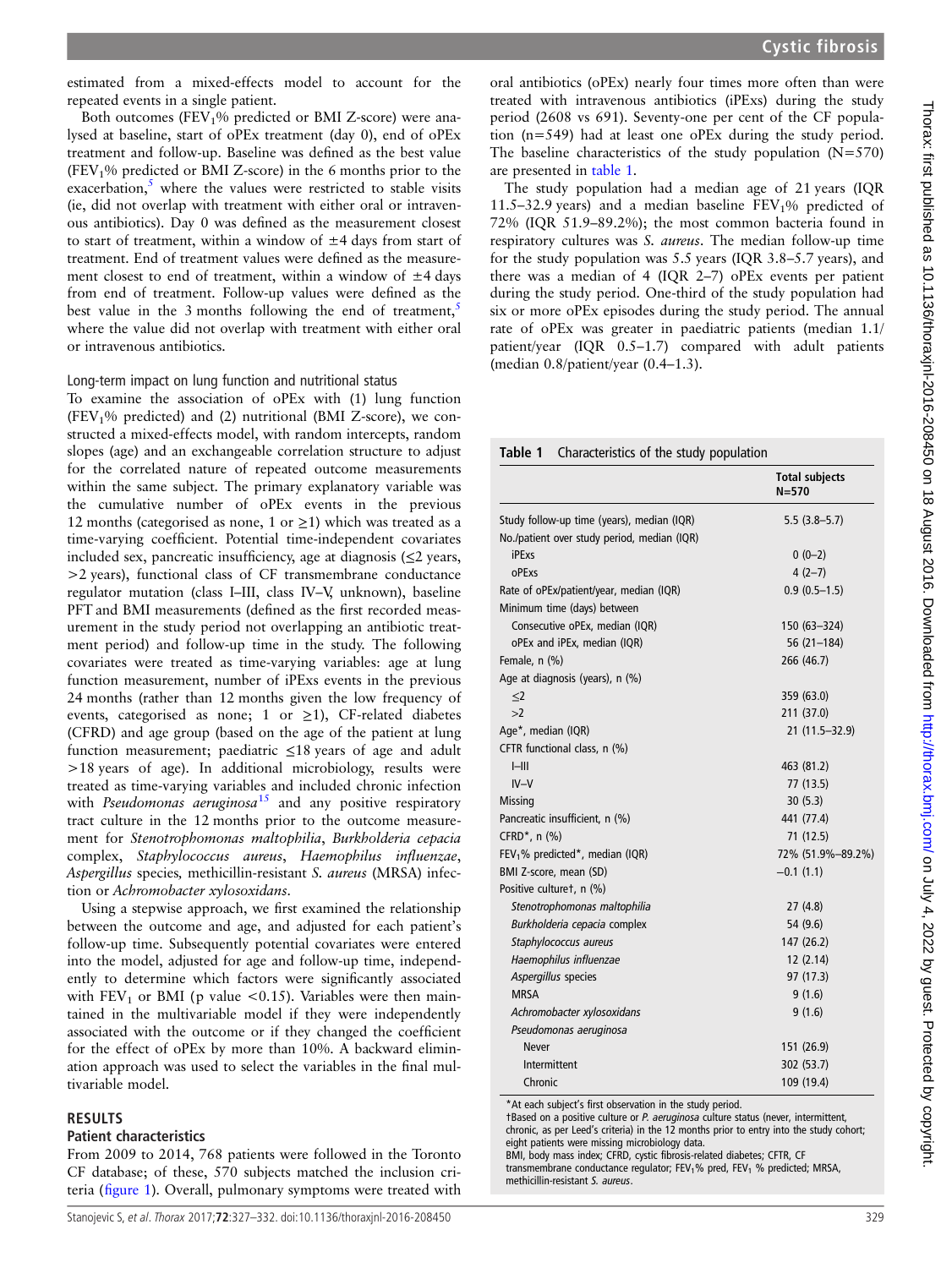#### Treatment response to oral antibiotics

Relative to baseline lung function,  $FEV_1$  was  $-6.9$  percentage points (95% CI 6.1 to 7.7, N=368, n=626; p<0.001) lower at the start of the oPEx, −3.6 percentage points (95% CI 2.4 to 4.7,  $N=194$ ,  $n=24$ ;  $p<0.001$ ) lower at the end of treatment and −0.88 percentage points (95% CI 0.4 to 1.4, N=433,  $n=1025$ ;  $p=0.001$ ) lower at the follow-up visit. The percentage of oPEx events in which lung function was at ≥90% of baseline FEV<sub>1</sub> or at  $\geq$ 100% of baseline FEV<sub>1</sub> at day 0 (start of treatment), end of treatment and follow-up is illustrated in figure 2. The distribution of the relative change from baseline to start of treatment for all oPEx events is shown in online supplementary figure S2. Of note, in over half of oPEx events, lung function was already at 90% or higher of baseline  $FEV<sub>1</sub>$  at the initiation of oral antibiotic therapy and 82% were at 90% or higher of baseline  $FEV<sub>1</sub>$  at follow-up. The proportion of oPEx events with lung function at 100% or greater of baseline  $FEV<sub>1</sub>$  was much lower at every time point (figure 2). The response rates were similar when a 14-day interval was used to define distinct events. We also examined the response to oPEx events within different age groups (see online supplementary figure S3); none of the observed differences between the age groups were statistically significant.

#### Association of oPEx events and lung function and nutritional status

We first investigated the effect of oPExs on lung function by examining the association between the number of oPEx events in the previous 12 months and  $FEV_1$ . Lung function was significantly decreased if patients had one or more oPEx events in the 12 months prior to the  $FEV_1$  measurement compared with 12 month periods without oPEx events [\(table 2](#page-4-0)—model 1). This effect was maintained after adjusting for the number of iPEx events in the 24 months prior to the lung function measurement [\(table 2](#page-4-0)—model 2). After adjusting for other timevarying factors (CFRD, Aspergillus infection, MRSA infection), lung function was reduced in patients with oPEx events, but the decrease was not statistically significant [\(table 2](#page-4-0)—model 3). Neither oPEx nor iPEx events were associated with lower BMI Z-scores in this analysis (see online supplementary table S1A).

We then examined the cumulative effect of oPExs on lung function decline during the entire study period. The overall rate



**Figure 2** The per cent of oPEx events with  $\geq$ 90% (dark grey bars) and  $\geq$ 100% (light grey bars) of baseline FEV<sub>1</sub> % predicted at day 0 (n=626), end of antibiotic treatment (n=264) and at follow-up after oral antibiotic treatment for a pulmonary exacerbation (n=1025). oPEx, pulmonary exacerbations treated with oral antibiotics.

of FEV<sub>1</sub> decline for the study population was  $-1.1\%$  per year (95% CI −1.2 to 1.05). Patients in the tertile with the greatest number of oPEx events had the steepest rate of lung function decline during the study period [\(table 3](#page-4-0)—model 1; fi[gure 3\)](#page-5-0). This was also observed after adjustment for the other factors associated with lung function decline (number of iPEx events, age group, gender, age at diagnosis, pancreatic status, CFRD, baseline  $FEV<sub>1</sub>%$  predicted and infection with H. influenzae, Aspergillus species, A. xylosoxidans) ([table 3](#page-4-0)—model 2). The results were similar in the sensitivity analysis using 14 days to separate events. In addition, the pattern of lung function decline was similar when the analysis was stratified by paediatric and adult patients (see online supplementary figure S4). For BMI, in all three oPEx groups, there was a decline over time with age; however, when adjusted for the above variables, the rate of decline was close to 0 in all three groups (see online supplementary table S1B).

#### **DISCUSSION**

In this study, we systematically measured the effects of pulmonary exacerbations treated with oral antibiotics on short-term and long-term clinical outcomes in a paediatric and adult CF population. We found that a significant proportion of patients treated with oral antibiotics for increasing respiratory symptoms did not recover baseline lung function and that oPEx events were associated with decreased lung function in patients with CF.

There is only one other study that has investigated the effects of oral antibiotic treatment for pulmonary exacerbations on lung function in CF. Wagener et  $al^8$  $al^8$  used 3 years of data from the Epidemiologic Study of Cystic Fibrosis to analyse almost 50 000 pulmonary exacerbations. Their primary objective was to characterise treatment patterns of CF pulmonary exacerbations with a secondary focus on clinical outcomes. Wagener et al found that oral antibiotic use was very prevalent, especially in younger patients with less severe disease, and represented the most common method of antibiotic administration (73% of exacerbations), a finding similar to that of the present study. The authors also found that oral antibiotic treatment was associated with a smaller absolute and relative increase in  $FEV<sub>1</sub>$ compared with intravenous therapy, but they did not take into consideration the initial magnitude of lung function change associated with the exacerbation. Our data demonstrated that in most oPEx events (>50%), lung function did not drop by more than 10% from baseline levels. The lack of an initial drop in lung function may have contributed to the smaller absolute and relative improvements in  $FEV<sub>1</sub>$  observed with oral compared with intravenous antibiotic treatment. Nonetheless, in nearly 20% of these milder events treated with oral antibiotics, lung function did not improve to baseline values within 3 months of treatment. While the proportion of events was smaller than that reported (25%–30%) for events treated with intravenous antibiotics, $5/6$  it represented a larger absolute number of cases as oPEx events were nearly four times more common than iPEx events.

In their assessment of longer term outcomes, Wagener et al compared the best  $FEV_1$  in the 6 months following the event to the best in the 1 year prior to the event and found that  $FEV<sub>1</sub>$ losses were similar between oPEx and iPEx events. In our encounter-based patient registry, patients had repeated lung function measurements within shorter intervals close to the exacerbation event, as well as repeated exacerbation events over a 5-year period, which allowed us to investigate how oPEx and iPEx events affect lung function over time in patients with CF.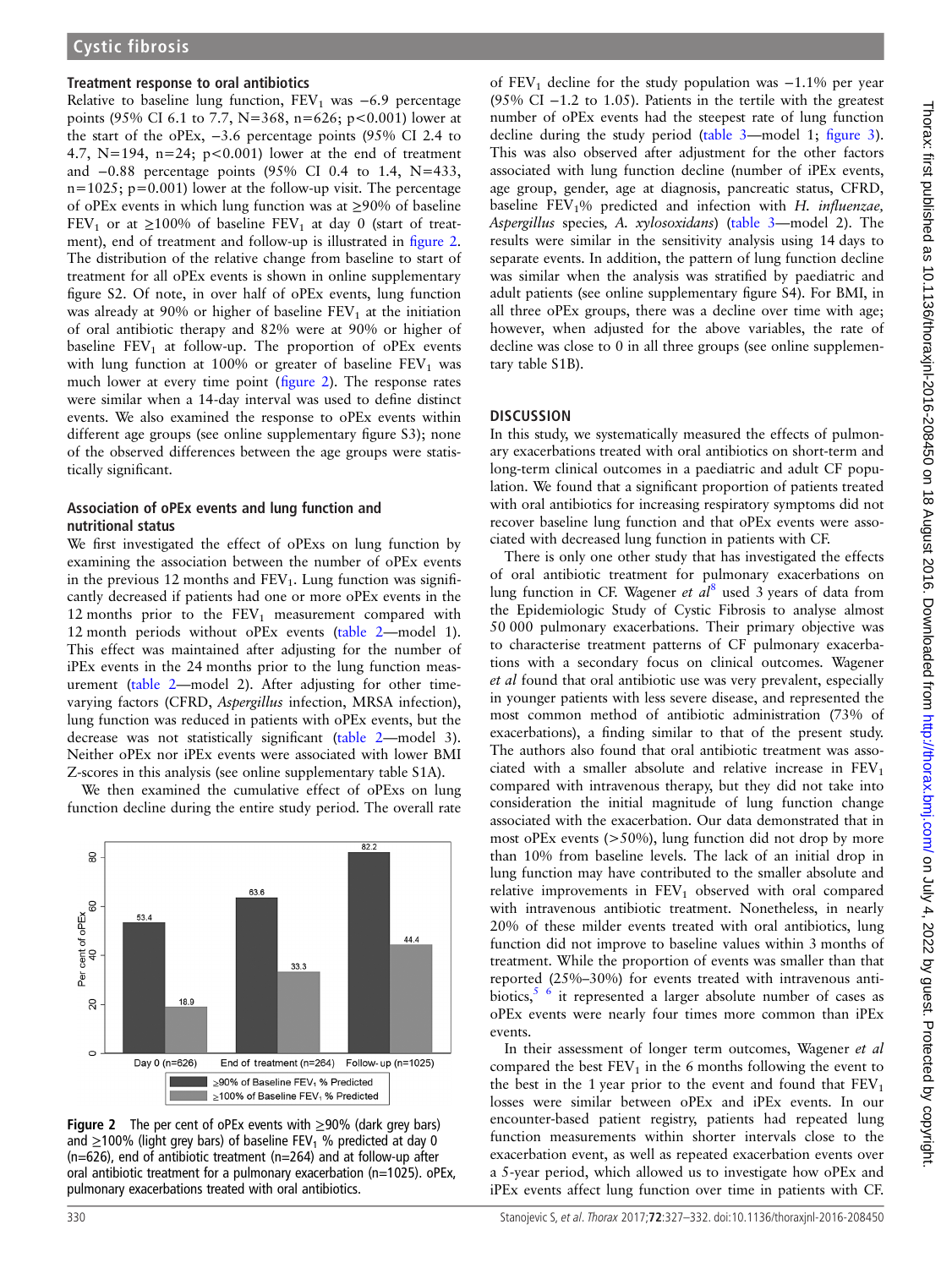<span id="page-4-0"></span>

|                                      | Model 1                        | Model 2                         | Model 3                     |
|--------------------------------------|--------------------------------|---------------------------------|-----------------------------|
|                                      | Coefficient (95% CI)           | Coefficient (95% CI)            | Coefficient (95% CI)        |
| oPEx event in the previous 12 months |                                |                                 |                             |
| $\mathbf{0}$                         | Ref                            | Ref                             | Ref                         |
|                                      | $-0.37$ (-0.71 to $-0.04$ )    | $-0.34$ ( $-0.67$ to $-0.003$ ) | $-0.30$ ( $-0.64$ to 0.03)  |
| $\geq$ 2                             | $-0.52$ (-0.89 to $-0.15$ )    | $-0.48$ (-0.86 to -0.11)        | $-0.33$ ( $-0.71$ to 0.04)  |
| iPEx event in the previous 24 months |                                |                                 |                             |
| $\mathbf{0}$                         | Ref                            | Ref                             | Ref                         |
|                                      | $-0.63$ ( $-1.06$ to $-0.19$ ) | $-0.56$ ( $-0.99$ to $-0.13$ )  | $-0.47$ (-0.91 to $-0.04$ ) |
| $\geq$ 2                             | $-0.22$ ( $-0.79$ to 0.35)     | $-0.14$ (-0.71 to 0.44)         | $-0.04$ ( $-0.61$ to 0.54)  |
| Increasing agexcentred at 23 years   | $-1.05$ (-1.19 to -0.90)       | $-1.03$ (-1.17 to -0.88)        | $-0.95$ ( $-1.09$ to 0.80)  |

The relationship between each predictor and FEV<sub>1</sub> is presented as the slopes of association (95% CI).

Model 1: included age (centred at 23 years) and follow-up time and either oPEx or iPEx events (treated as time-varying variables).

Model 2: included age (centred at 23 years) and follow-up time, oPEx events in the past 12 months and iPEx events in the past 24 months both treated as time-varying variables. Model 3: included age (centred at 23 years), follow-up time as well as all time-varying factors that were significant at the p<0.15 level (CFRD, Aspergillus infection, MRSA infection). Negative coefficients represent decreasing  $FEV<sub>1</sub>$  and positive coefficients represent increasing  $FEV<sub>1</sub>$ .

Significant results are bold if p<0.05.

CFRD, cystic fibrosis-related diabetes; MRSA, methicillin-resistant Staphylococcus aureus.

When the effect of oPExs on lung function was examined over a short time frame (12 months), patients with one or more episodes had decreased  $FEV_1$  compared with periods when they did not have any oPEx events. This effect was independent of more severe iPEx events but was influenced by other factors such as bacterial infection. This is not surprising given the number of factors known to influence CF lung disease. However, when the cumulative effect of oPExs was analysed over a longer time period, the negative impact on repeated  $oPEx$  events on  $FEV<sub>1</sub>$  decline was evident, indicating that they are clinically relevant measures in individuals with CF.

Given the contribution of oPEx events on both short-term and long-term clinical outcomes in patients with CF, the results of our study raise a number of questions. The first is how to capture the treatment of milder exacerbation events that typically occur as an outpatient and are frequently not included in registry data. The second is how to treat patients with frequent, repeated oPEx events who may warrant more intensive treatment to prevent negative consequences.

The results of our study also have relevance with respect to the choice of outcome measures for clinical trials. Traditionally, pulmonary exacerbations in clinical trials have been defined by the use of intravenous antibiotics to treat major respiratory symptoms such as a decrease of  $\geq$ 10% in FEV<sub>1</sub>, haemoptysis or radiographic changes.[16](#page-5-0) Randomised controlled studies of dornase alfa<sup>[16](#page-5-0)</sup> and hypertonic saline<sup>[17](#page-5-0)</sup> in individuals with CF

have demonstrated reduction in the number of exacerbations with treatment using this definition. However, in a study of oral azithromycin in children with CF uninfected with P. aeruginosa, subjects presenting with exacerbations were more likely to have milder symptoms such as cough, rather than significant drops in lung function, which were treated with oral rather than intra-venous antibiotics.<sup>[18](#page-5-0)</sup> Follow-up analysis of this randomised, double-blind controlled trial did not show a difference in the mean change in  $FEV<sub>1</sub>$  between patients with no exacerbation compared with those with at least one symptom-based exacerba-tion in the 6-month follow-up period.<sup>[19](#page-5-0)</sup> However, the short follow-up time may have missed the long-term effects observed in the 5-year observation period of the current study. Recent interventional trials of inhaled antibiotics in patients with CF have demonstrated benefit in terms of reduction in milder exacerbations, defined as the use of antipseudomonal antibiotics administered by any route.<sup>[20](#page-5-0)–22</sup> With the long follow-up time in our study (over 5 years), we were able to demonstrate that repeated oPEx events have an impact on long-term lung function decline which supports the concept of including these events into pulmonary exacerbation definitions used in clinical trials.

The current study has several limitations. First, due to its retrospective nature, our data lacked specific symptoms associated with pulmonary exacerbations. We defined an oPEx based on a clinician's decision to treat with oral antibiotics which may

| Cumulative effect of total number of oPEx events during the study period and lung function decline<br>Table 3                                                                                                 |                                                                                              |                                                                                           |  |
|---------------------------------------------------------------------------------------------------------------------------------------------------------------------------------------------------------------|----------------------------------------------------------------------------------------------|-------------------------------------------------------------------------------------------|--|
|                                                                                                                                                                                                               | Model 1 slope<br>Coefficient (95% CI)                                                        | Model 2 slope<br>Coefficient (95% CI)                                                     |  |
| FEV <sub>1</sub> % predicted decline with age 0-3 oPEx events*<br>FEV <sub>1</sub> % predicted decline with age 4–6 oPEx events <sup>*</sup><br>FEV <sub>1</sub> % predicted decline with age >6 oPEx events* | $-1.04$ ( $-1.15$ to $-0.92$ )<br>$-1.09$ ( $-1.21$ to $-0.97$ )<br>$-1.24$ (-1.38 to -1.11) | $-0.31$ (-0.40 to $-0.23$ )<br>$-0.40$ (-0.51 to $-0.29$ )<br>$-0.75$ (-0.87 to $-0.62$ ) |  |

The relationship between each predictor and FEV<sub>1</sub> is presented as the slopes of association (95% CI).

\*Estimated by fitting stratified models for each tertile (0–3, 3–6, 6+) of the cumulative number of oPEx events during the study period. Negative coefficients represent decreasing FEV1 and positive coefficients represent increasing  $FEV<sub>1</sub>$ .

Model 1: included age and time in study.

Model 2: included age and time in study as well cumulative number of iPEx events, age group (paediatric vs adult), gender, age at diagnosis, pancreatic status, CFRD, baseline FEV<sub>1</sub>% predicted and infection with H. influenzae, Aspergillus species and A. xylosoxidans. Significant results are bold if p<0.05.

CFRD, cystic fibrosis-related diabetes.